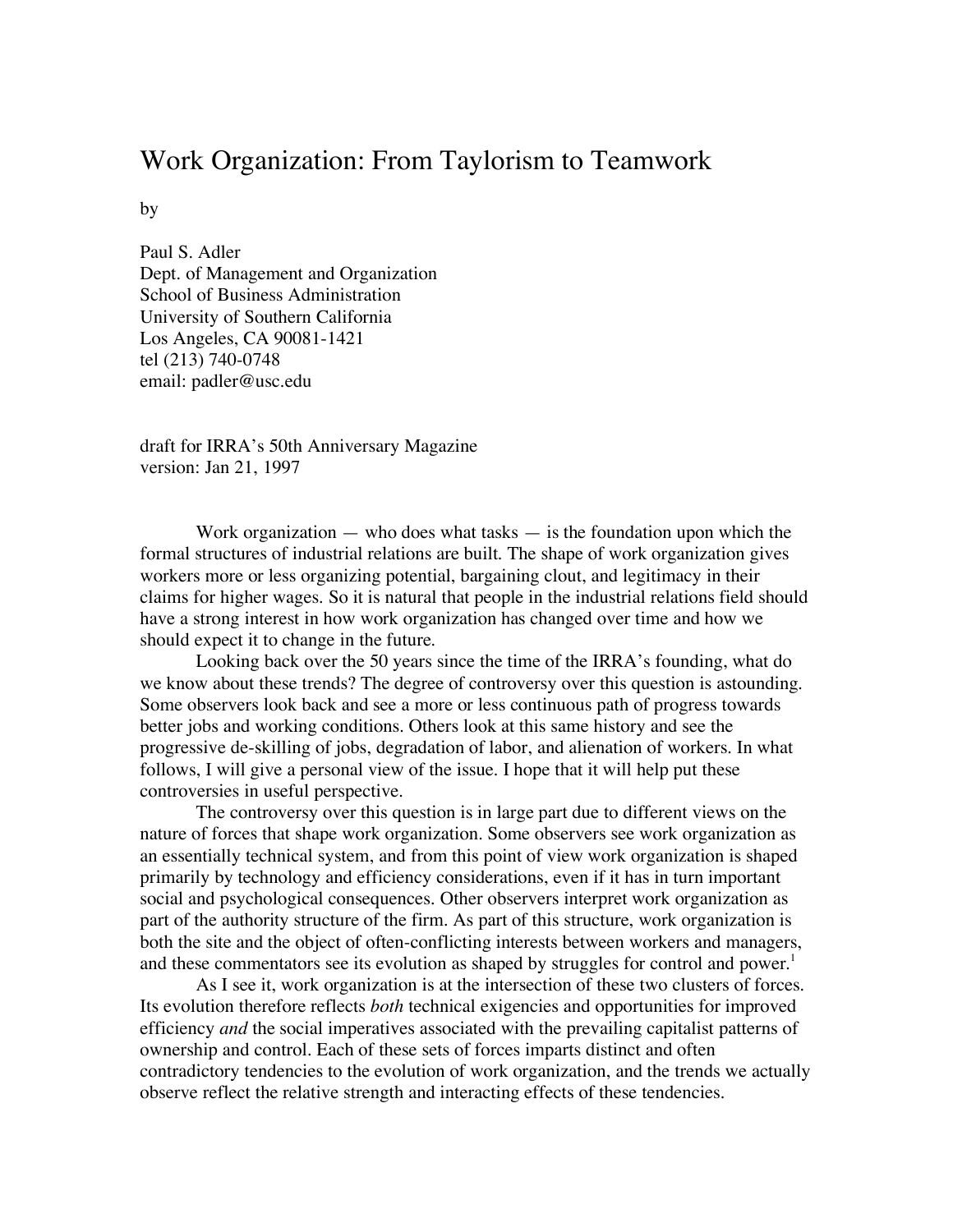In order to describe these trends with any precision, we need to define more specifically what we mean by work organization. Work organization has four main components, or dimensions. The first dimension is the skills required of workers in their jobs. The other three dimensions fall under the general heading of work relations — the relations that workers have with those around them: the nature of the individual work unit, the horizontal relations that link this unit to other work units, and the vertical relations by which these units' work is coordinated and controlled.<sup>2</sup>

Let's take first the technical forces acting on work organization and identify some of the tendencies and trends that can be attributed to them (we will return later to the impact of the social forces). Mobilizing science and technology, modern industry has progressively transformed all four dimensions of work organization. Even though the rate of change varies greatly across firms and industries, I think we can advance some fairly robust generalizations concerning the overall direction of these transformations. In an nutshell, these technical forces have pushed in the direction of a progressive upgrading of skill requirements and an increasing interdependence of tasks in all three dimensions of work relations.

The impact of technical forces on skill requirements has led to a gradual shift upwards in the level of skill and training required in most jobs. Technological change since 1946 has led to a shift of jobs out of out manual occupations and into occupations that on average have higher skill requirements, most notably professional and technical occupations. Within the great majority of occupational categories, skill requirements have increased too: skill requirements in both manual and non-manual occupations have increased over the decades. Both fueling and driven by this shift, educational levels have gradually risen. Notwithstanding the recent disturbing trend towards a polarization of incomes and wealth, the skill requirements of jobs themselves have not been polarizing, but have been gradually increasing across the board. There are some exceptions to this generalization, and there remain lots of very-low-skill jobs in the U.S., but as the exhibit shows, these are proportionately far fewer today than 50 years ago.

## *[put Table about here]*

The impact of technical change on all three dimensions of work relations can, I believe, be summarized as the continuation of a longer-term shift away from independence and autonomy and towards greater interdependence and teamwork. If we go back 150 or 200 years, a large proportion of workers were independent producers, either on farms or in very small, artisanal shops. By 100 years ago, at the turn of the century, most people were no longer economically independent; nevertheless, in their day-to-day work, they often made their own decisions about what to do, when, and how. Over the subsequent 50 years, the great "scientific management" revolution inaugurated by Frederick Taylor swept through most of U.S. industry, with the result that decisions about work were no longer made by workers themselves but by a whole network of specialists and managers. This trend toward growing interdependence has continued over the last 50 years, with interdependence overtaking autonomy in all three work relations dimensions: the individual work unit, the horizontal interdependence of work units, and the vertical interdependence within and across work units.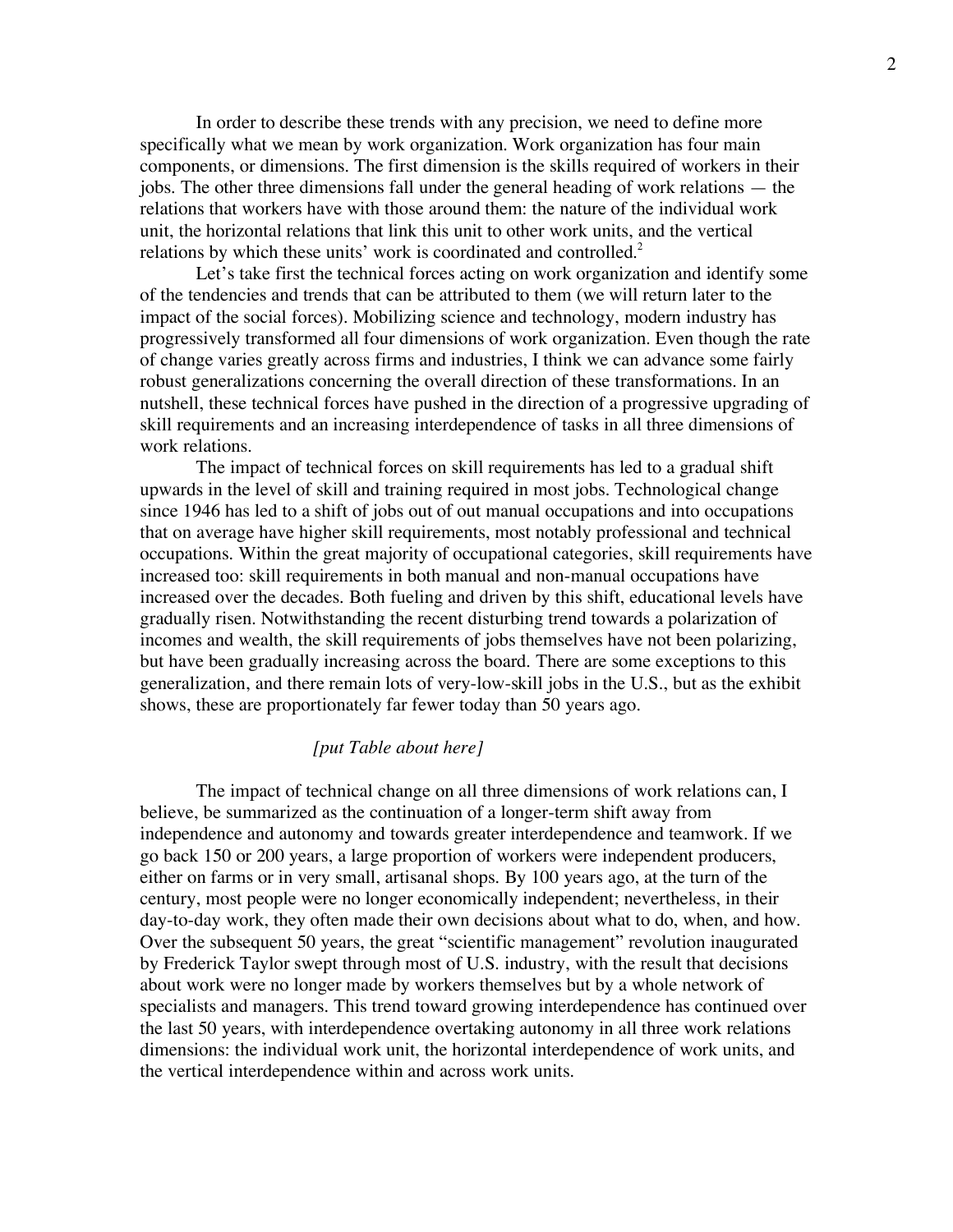Let's look more closely at trends over the last 50 years in each of these dimensions in turn. We will see that technical forces encouraged a trend towards increasing specialization and objective (i.e., technical) interdependence, and that industry's efforts to manage this interdependence created progressively more complex forms of teamwork — which is the subjective (i.e., conscious) form of interdependence.

Work teams have been progressively replacing the individual as the basic unit of work organization. Indeed, the speed of diffusion of the team form of work organization in the U.S. economy in recent years has been astonishing. Surveys of the *Fortune* 1000 largest U.S. firms found that in 1987, 28% of employees were in firms that used "selfmanaged workteams" for at least some employees; by 1995 that 28% ratio had grown to 68%. In 1978, only 6% of employees were in firms that used such teams for between 20% and 40% of their employees; by 1995 that 6% ratio had grown to 15%. Broader surveys confirm the general trend: one such recent survey found that 32% of manufacturing plants use teams for over 50% of their core workforce (i.e. the largest group of nonmanagerial employees involved in producing the establishment's main products). 3

Technical forces have been the primary factor driving this shift from the individual to the work team. In places like banks, insurance companies, manufacturing plants and chemical refineries, automation has eliminated many stand-alone manual tasks, leaving workers with the new role of overseeing large-scale automated systems, and in many cases, this system-controller role is more effectively played as a team. In many more industries, an increasingly demanding competitive environment means that tasks change so rapidly that it becomes technically more efficient to give groups of workers primary responsibility for working out how they will adjust to these changes, rather than forcing them to wait for a staff specialist to come along and reorganize tasks for them.

The second dimension of work relations is the "horizontal" relationship between specialized units. The trend over the last 50 years and more is towards ever-greater interdependence in these relationships as each unit becomes increasingly specialized and therefore dependent on a larger number and a longer chain of suppliers. The natural result is increasingly energetic efforts to create teamwork between these units to ensure their integration. Here too technical factors are the drivers: as knowledge accumulates, its progress naturally creates new specializations, and the effective use of this new knowledge requires new integration efforts. We see this process played out in four domains: within firms, between firms, between industry and universities, and between countries.

First, within firms, there is a growing number of specialized skills needed to cope with an increasingly complex world: new job titles proliferate, new functional departments are created. Sometimes the best way to ensure teamwork between these specialized skills is to group them in the one work unit; often, it is more sensible to organize them into specialized staff units and establish appropriate liaison links. Crossfunctional teams therefore proliferate.<sup>4</sup>

Second, firms are increasingly dependent on suppliers for specialized inputs of machinery, components, and services. The recent trend towards "outsourcing" is only partly fad; for another part, it is the continuation of a long-term trend towards the increasing specialization of industries. Indeed, most of the growth of the service sector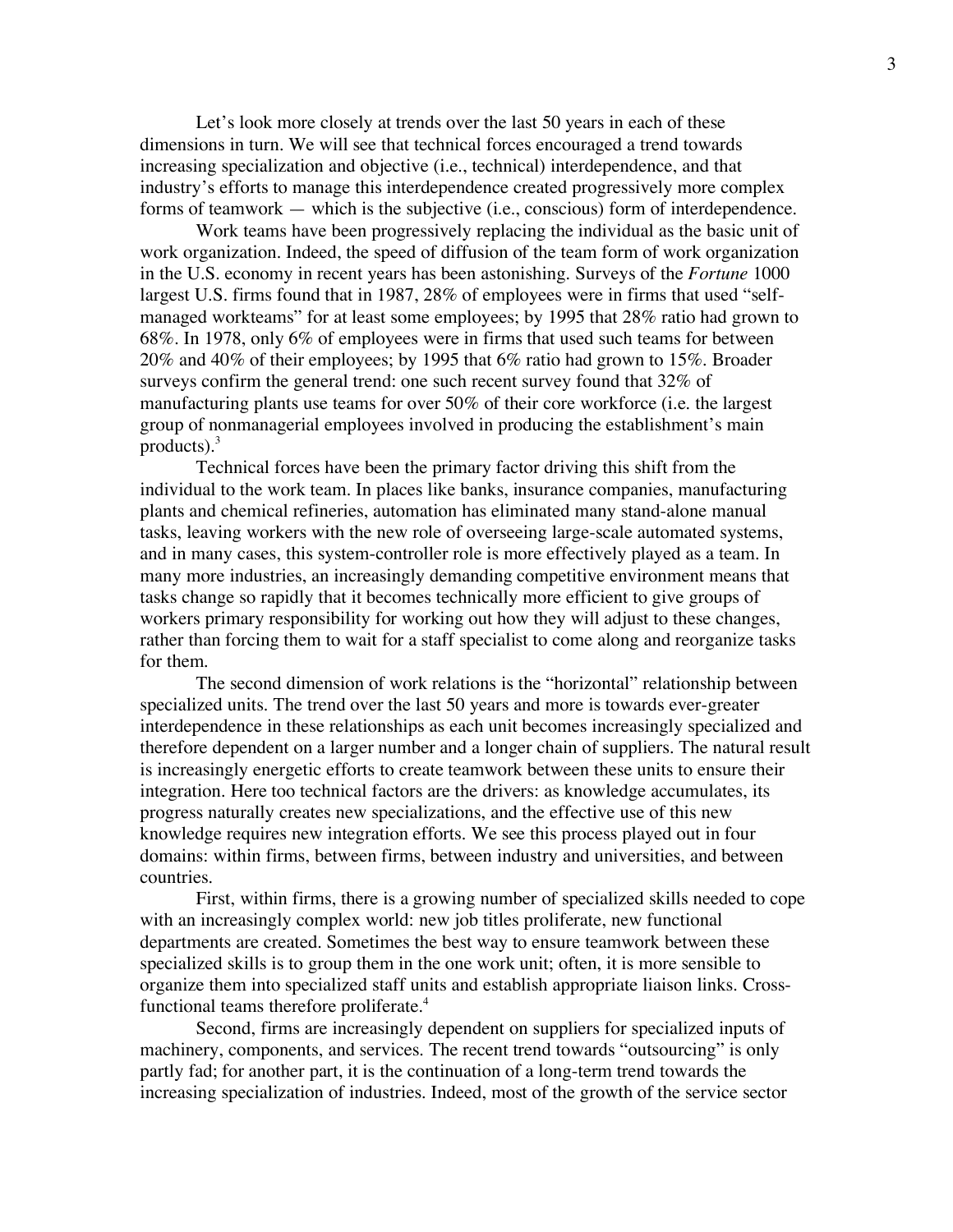has been due to firms deciding to outsource tasks to more knowledgeable and efficient specialist service firms. To ensure integration with such specialized supplier firms, it is increasingly common for client-firms to establish close, partnership-style relationships with their suppliers. Workers increasingly find themselves interacting directly with suppliers and customers.

Third, firms, particularly those in high-technology industries, are increasingly dependent on non-corporate suppliers, most notably universities, for access to scientific and technological information. New linkages between the corporate sector and universities have thus proliferated too. As one manifestation of this trend, workers are increasingly likely to find themselves enrolled in community college courses to learn the latest production techniques and technologies.

Fourth, we see growing interdependence across national boundaries. The international division of labor has become more fine-grained. International trade and ownership links have grown more numerous. Not surprisingly, international trade issues and adjudicating bodies naturally appear ever-more frequently on the front pages of our newspapers. And workers are increasingly likely to find themselves talking to a visitor from an overseas sister plant, supplier, or customer.

The third dimension of work relations is the vertical structure of coordination and control. Here too, technical forces encourage a progressive specialization and closer integration. As the knowledge embedded in specialized economic units accumulates, hierarchies of expertise naturally form. In consulting, accounting, and law firms, for example, junior associates report to and rely on guidance from senior associates, who in turn have a similar relationship to junior partners, who in turn have a similar relationship to senior partners. Even on the factory shopfloor, "skill-based pay" systems have become more common as firms realize that they need to actively structure the hierarchy of shopfloor expertise. Not only technical expertise, but also properly managerial expertise has grown in important: the complexity of business management techniques has grown enormously. Moreover, to the extent that the firm incorporates a growing number of specialized units within itself, it needs more specialized staff — middle managers — to coordinate between the units. (If the firm chooses to outsource some of this specialized knowledge, it needs to establish close relations with these suppliers, as pointed out earlier.)

So far, I have argued that technical forces shaping the evolution of work organization have pushed in the direction of skill upgrading and broader interdependence in work relations. But what about the other set of forces shaping work organization — the social structure of ownership and authority ? The basic social structure of our modern, capitalist society can be summarized under two broad headings: competition between firms, and a wage-based employment relationship within firms. What do we know about the nature and impact of the forces engendered by these structures?

First, competitive pressures force firms constantly to develop new products and to improve their delivery. Firms in a capitalist economy are therefore far more aggressive than in enterprises in pre-capitalist societies in using, developing, and encouraging science and technology. So all the trends we attributed to technical forces in the discussion above are considerably strengthened by the pressure created by competition.

Second, the wage relationship divides society into employees and owners. Managers therefore owe ultimate allegiance to the firm's owners. Under the pressure of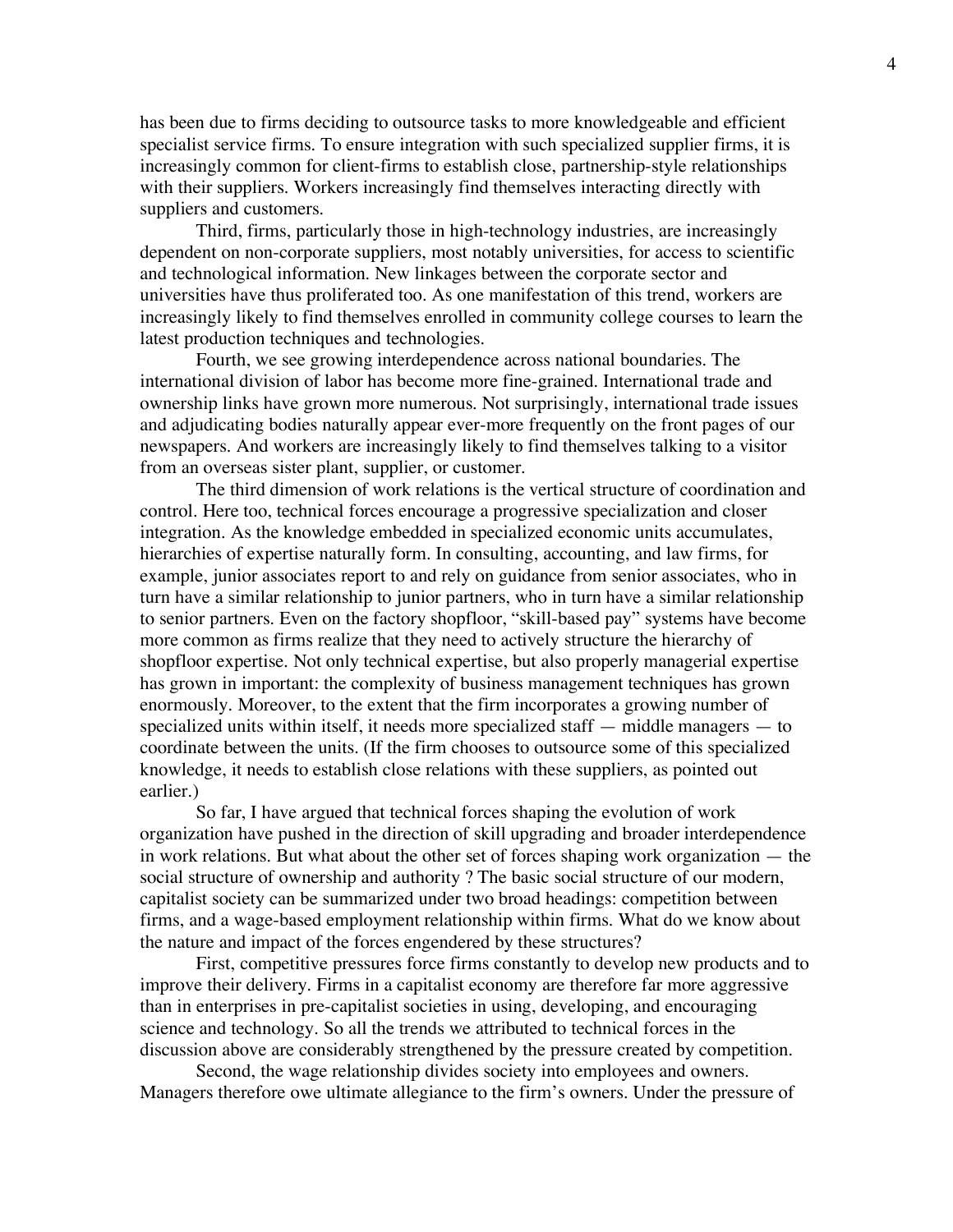competition, and independent of their personal attitudes and values, managers are therefore sometimes forced to impose owners' interests against workers'. The vagaries of product, factor, and financial markets sometimes encourage or force firms to lay off employees, and the brutal, unforgiving nature of competition forces firms to cut costs wherever possible. In this process, stakeholders other than owners — most notably, workers — often get short-changed.

Under the pressure of market competition between firms, and under the structure of managerial authority within firms, each of the largely positive and welcome trends in work organization we have noted so far has been partially undermined and significantly distorted.

Take skill upgrading first. Even though their long-run competitive success requires skill upgrading, firms are often loath to invest in the required training since workers can take the resulting "human capital" out the door to a better-paying job down the street. Moreover, skilled workers typically have more clout than unskilled workers, and so managers' control over the shop- or office-floor is easier to assure when jobs require less skill and employees are therefore more easily replaced. For both reasons, managers are often tempted to "dummy down" equipment and job responsibilities, and thus to de-skill work.

Second, managers under short-term cost reduction pressure often manipulate teamwork to create peer pressure. Peer pressure can temporarily accelerate productivity improvements, even though teams that get caught up in peer pressure are likely to fall apart in the longer term. So short-sighted managers often find the temptation of such manipulation irresistible. When workers accept team responsibility for work outcomes, they often have to negotiate among themselves a new balance of individual autonomy and team authority. The search for that delicate balance can easily be derailed, and the authority of the team is frequently turned into a nasty war of worker against worker.

Third, under the pressure of competition, horizontal specialization can degenerate into adversarial win-lose bargaining. Supplier firms' interests do not always magically align with customers', and when push comes to shove, partnerships easily fragment. Horizontal relationships within the firm are also vulnerable to the pressures of competition — here competition among managers for promotion opportunities. In the right circumstances, horizontal interdependence can appear to workers as mutually beneficial teamwork. But under the wrong circumstances, it turns into a weapon against workers. Outsourcing is often used as a bludgeon, and globalization of production as a threat.

Finally, and most obviously, the new vertical hierarchy of expertise can easily degenerate under pressure into the old "command and control" pattern. In the absence of a profound transformation of society that would permanently elevate workers' and other stakeholders' interests to an importance comparable to that of owners', the broader structure of our capitalist society constantly recreates conditions conducive to a slide toward the autocratic form of hierarchy.

In a nutshell then, work organization is always buffeted between the technical productive advantages of teamwork and the intermittent economic advantages of autocratic domination. A dispassionate assessment of the last 50 years' trends in skill requirements and work relations shows, I believe, that the technically-driven tendencies to upgrading skills and broadening interdependence have prevailed in the aggregate and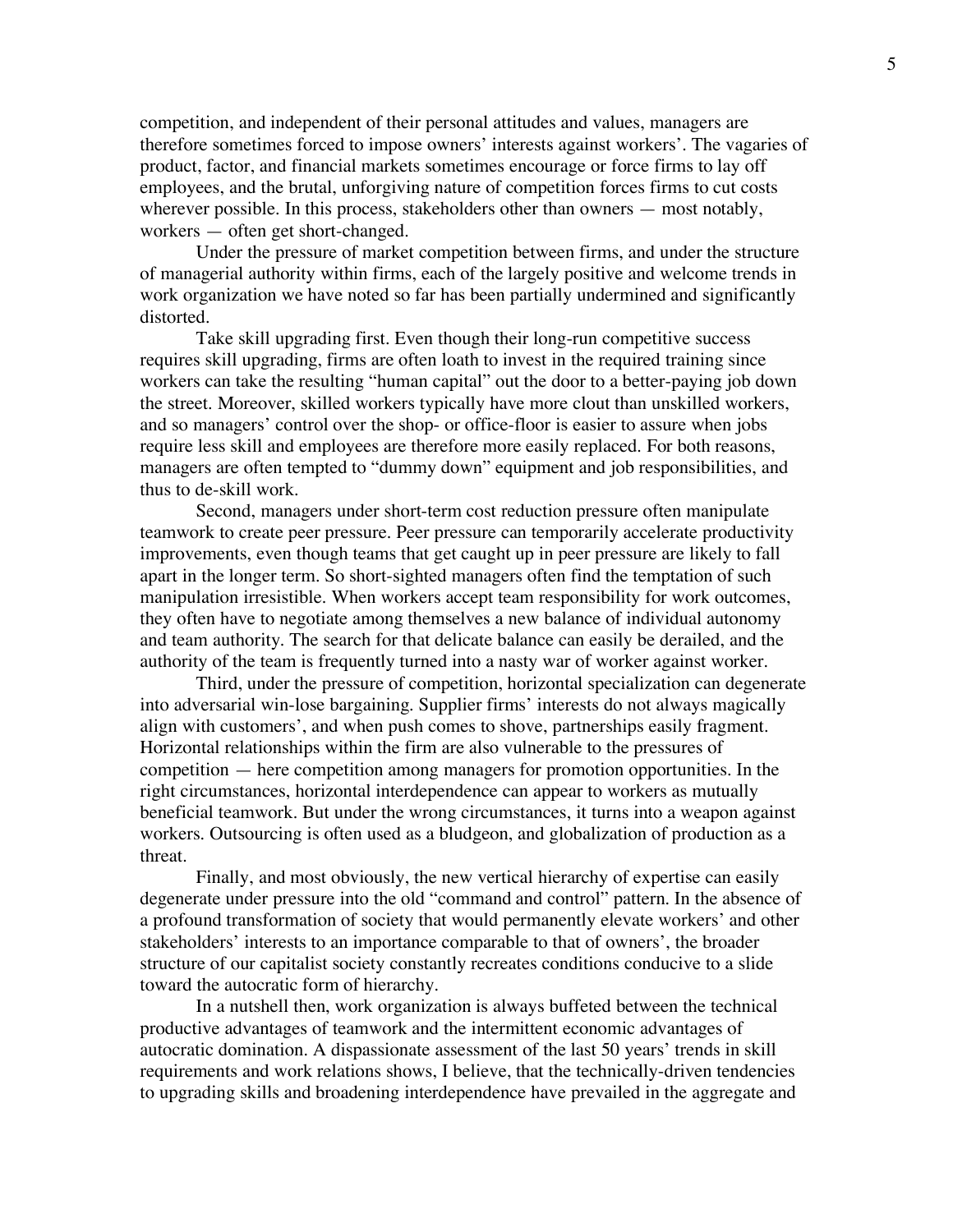over the longer term. But there is little doubt that the social forces have also left their mark on this evolution, making the progress only halting and reluctant, and leaving numerous small and several huge pockets of backwardness.

Moreover, even the progressive aspects of this evolution are not without their downsides for workers. Upgrading skills and broadening interdependence tend to undermine established communities of solidarity, constantly putting workers and their unions on the defensive. This happens in several ways. Upgrading often replaces old union craftsmen with young nonunion technicians. Teamwork often replaces clearly delineated supervisory accountability with diffuse team accountability. New patterns of horizontal specialization undermine old bargaining units by contracting-out and globalization. New collaborative hierarchies ask unions to become partners, even though the need for tough-minded adversarial bargaining has hardly diminished.

If we turn forward now to the coming 50 years, what does this perspective suggest about the future of work organization? Absent some radical change or breakdown, the pattern of the past 50 years will, I believe, continue. First, the skill upgrading and teamwork tendencies will continue to prevail over the counter-tendencies — not because they are intrinsically more desirable, but simply because firms need skills and teamwork to succeed in their struggle for competitive survival. And second, these upgrading and teamwork trends will be undermined periodically by the reassertion of more traditional, autocratic forms of authority within firms, and by the resurgence of destructive forms of competition between firms.

And what do these trends imply for industrial relations over the coming decades? I would venture three conjectures.

First, the trend towards skill upgrading, interdependence, and teamwork all tend to raise workers' level of intellectual sophistication, broaden their worldview, and sharpen their expectations of justice in the workplace and in society. It is true that in a capitalist society the form taken by this progress tends to undermine old sources of worker identity and solidarity; but that progress also tends to create among workers even greater potential for more enlightened action on a broader scale.

Second, I expect that workers' experience with skill upgrading and teamwork will tend over time to make them increasingly intolerant of the autocratic management of firms. Autocratic authority will appear increasingly unjust and inefficient. Some kind of democratization of the firm's governance structure — remote as this prospect may appear in the current political climate — will become an increasingly popular and compelling idea.

And finally, if the first two trends materialize, they will encourage workers' opposition to the destructive forms of market competition. In firms under autocratic control, it is understandable that many workers will attribute their insecurity to the greed or errors of their specific firm's managers or owners. But in reality, such greed and errors are merely exacerbating factors. As workers grow more sophisticated, and as management shifts (however hesitatingly) towards a more participative model, it will become increasingly clear that the fundamental sources of workers' economic insecurity lie not in corporate management but in the broader structure of our economy and polity — in volatile markets and unresponsive government. Workers, I conjecture, are likely to become increasingly hostile to unregulated market competition — competition that forces firms to hire and lay off in unpredictable spurts of growth and retrenchment —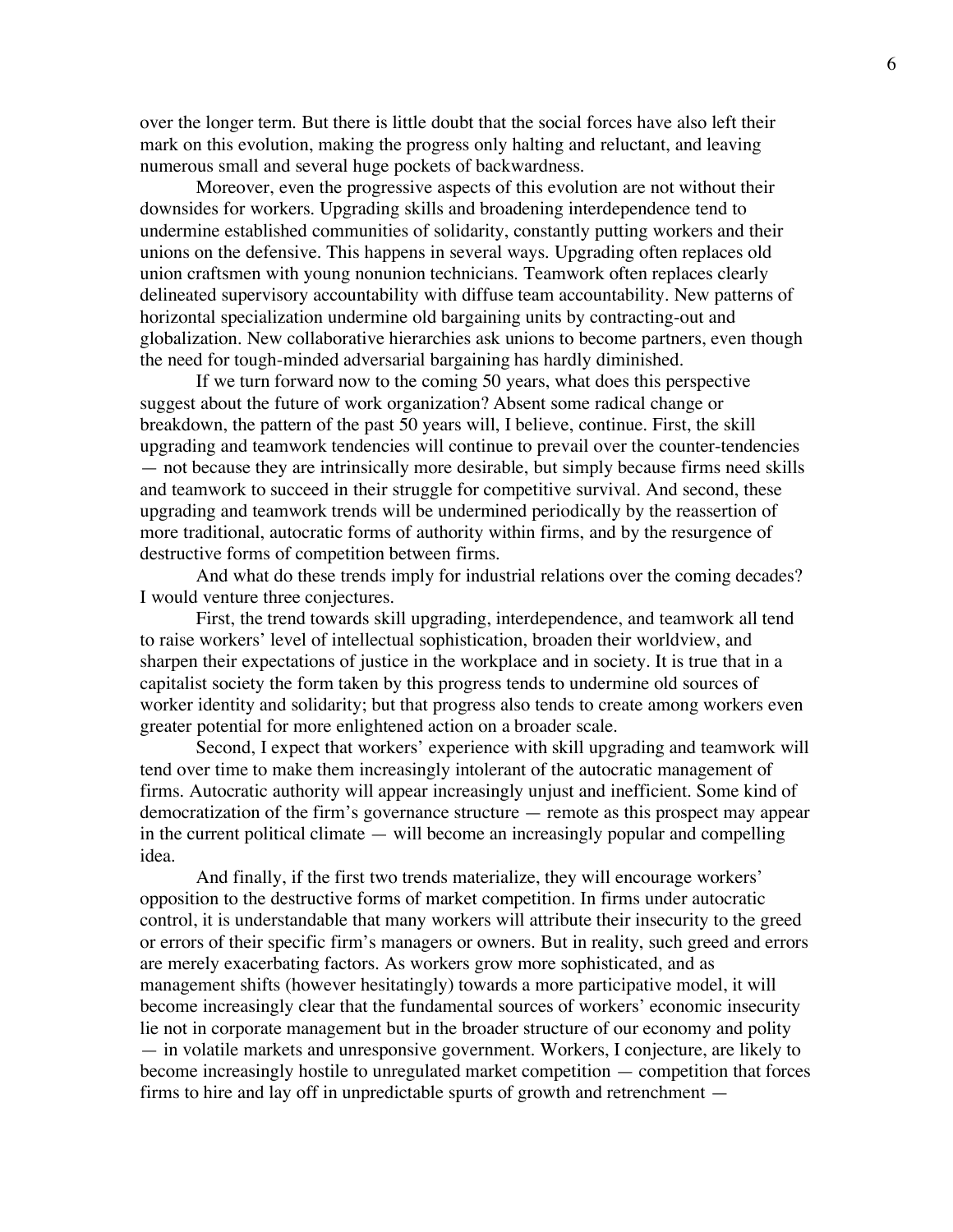particularly when paired with an insufficiently democratic form of government — which ties both parties to corporate rather than popular interests, and so is incapable of sufficiently dampening the impact of market fluctuations on workers' lives.

Political attitudes are, of course, shaped by many forces apart from work organization. And American unions have been in a long, slow decline, which has contributed to a growing sense of alienation and resignation. But if my conjectures prove valid, and if unions can find a way to move beyond traditional business unionism to address these broader, structural concerns, unions' decline might well be reversed over the coming decades.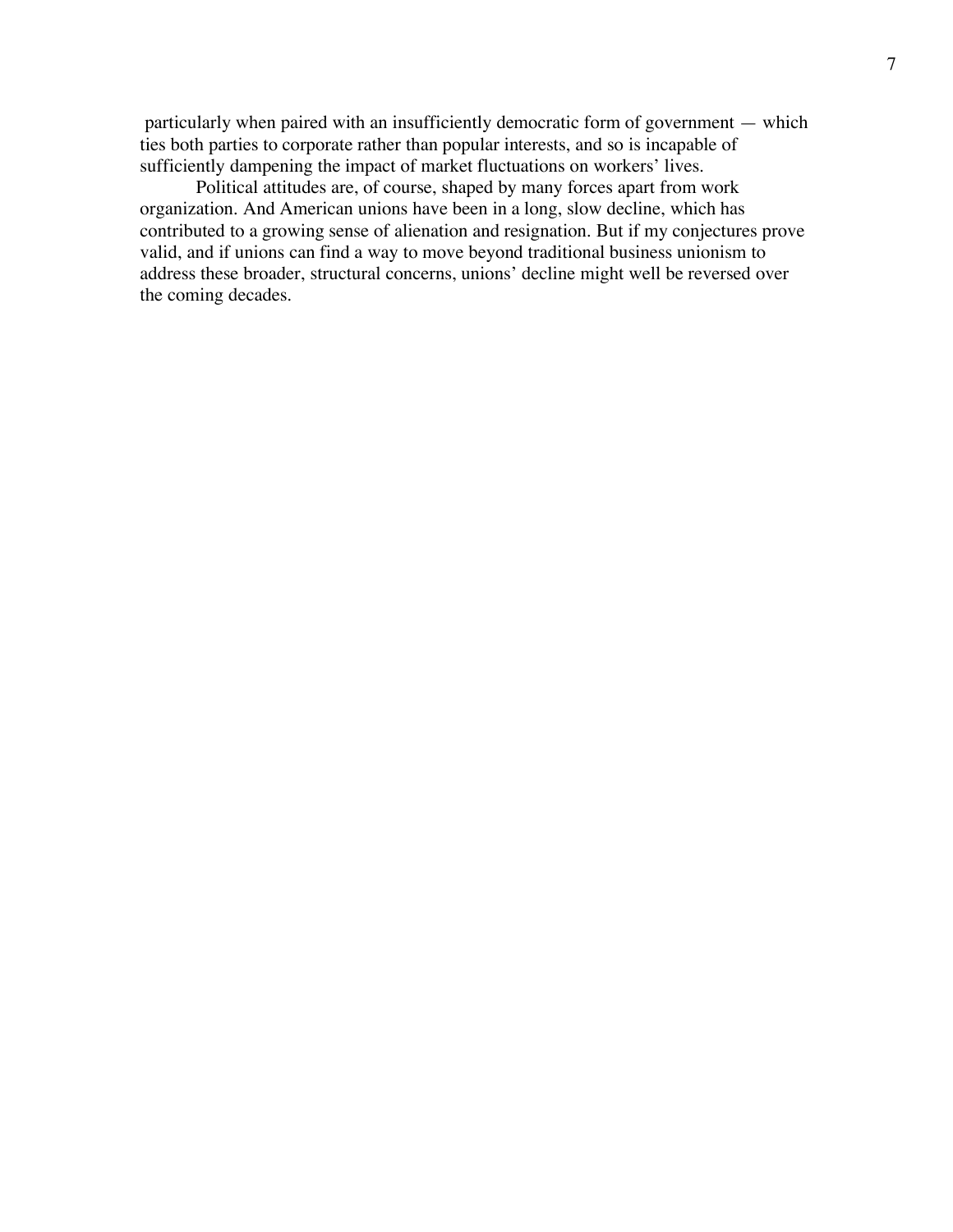## Table 1 The evolution of the occupational structure of the U.S. economy

|                                        | Structure of the civilian labor<br>force $(\%)$ |      | Median years of<br>schooling |      |
|----------------------------------------|-------------------------------------------------|------|------------------------------|------|
| Occupations                            | 1950                                            | 1994 | 1952                         | 1982 |
| Managerial and professional            | 17.2                                            | 27.5 | 14.2                         | 15.1 |
| Technical, sales,<br>administrative    | 21.9                                            | 30.3 | 12.6                         | 13.2 |
| Service                                | 11.2                                            | 13.7 | 8.9                          | 12.4 |
| Precision production, craft,<br>repair | 15.1                                            | 11.0 | 10.1                         | 12.5 |
| Operators, fabricators,<br>laborers    | 21.3                                            | 14.5 | 9.1                          | 12.2 |
| Farming, forestry, fishing             | 13.1                                            | 2.9  | 8.1                          | 12.2 |

National Data Bank, 115th Edition. Education data for 1952 from US Bureau of Census, Current Population Reports, Labor Force Series P-50. Oct 1953, No. 49, Table 4. 1982 was the last year in which median years of schooling is available: "Educational attainment of workers, March 1982-83," US Dept of Labor, Bureau of Labor Statistics, April 1984, Special Labor Force Report, Bulletin 2191, Table B-9.